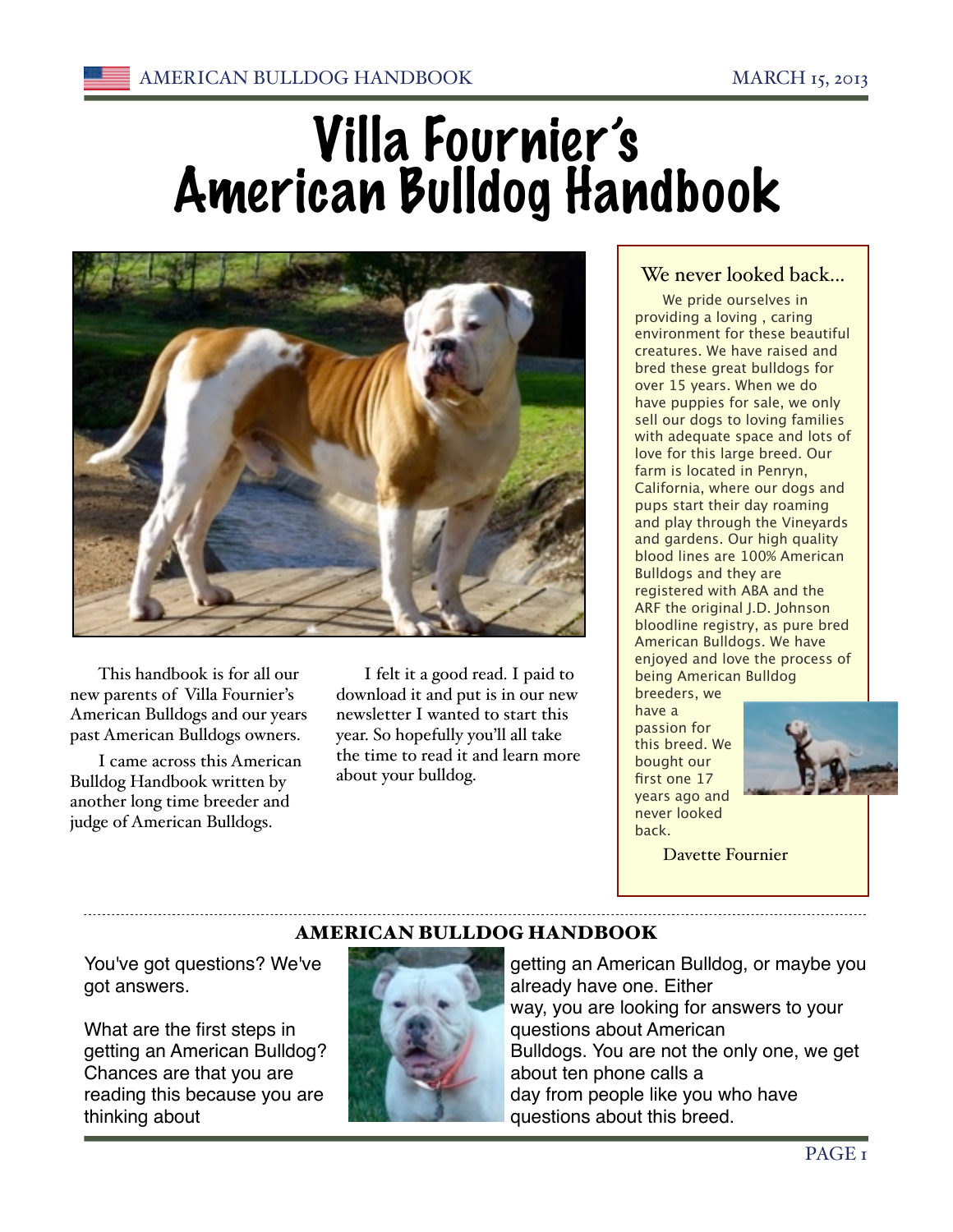There are many things you need to know before you bring an American Bulldog home. The most important one is whether you will make a good American Bulldog owner. By learning about the American Bulldog's temperament and needs now, you will avoid surprises later.

#### **What is the normal temperament of an American Bulldog?**

American Bulldogs are great companions, they love people and children, but it is important to train any dog properly. We have included training tips that will help you to make sure that your bully will be a good citizen.

#### **Is there an appearance standard for the American Bulldog?**

While some dog breeds seem to produce nearly identical dogs, the American Bulldog is more variable. You will see some bullies with a

very short snout, and others with a longer snout. Some of them are big and muscular, while others are smaller and more agile. It is enough to make you wonder what an American Bulldog should look like.

The American Bulldog Association issues the American Bulldog Breed Standard. This breed standard recognizes two major types of American Bulldogs, "Johnson-type" and "Standard-type". We have included the ABA breed standard to help you understand how a bully should look.

#### **Does it matter where I purchase an American Bulldog?**

Did you ever go into a pet store and fall madly in love with a puppy? Did you want to get out your wallet and spend ever penny you had on that PERFECT dog? If you have ever been tempted to do that, there are many reasons that you should have resisted that temptation.

Pet stores buy their puppies from PUPPY MILLS, which is a term used for large commercial kennels that couldn't care less about a dog's health and well being. All they do care about is the dollars you wanted to spend on that cute puppy behind the glass in the pet storeThat's what I shouldn't do, what should I do?

Learn how to choose a good breeder and a sound puppy. Proper dog breeding is focused on the improvement of the breed. Dog shows help serious breeders to check on the development of their kennels. They show some of their bullies and encourage the owners of the best bullies that they sold to show theirs as well. The dog show judges are unbiased and can help a serious breeder understand how to improve their kennel.

Puppies offered for sale should have been checked by the breeder's veterinarian. It is still very important to have a puppy you want to buy checked by your own veterinarian before the sale is final. That is your best assurance that the puppy is sound. That being said, let's begin.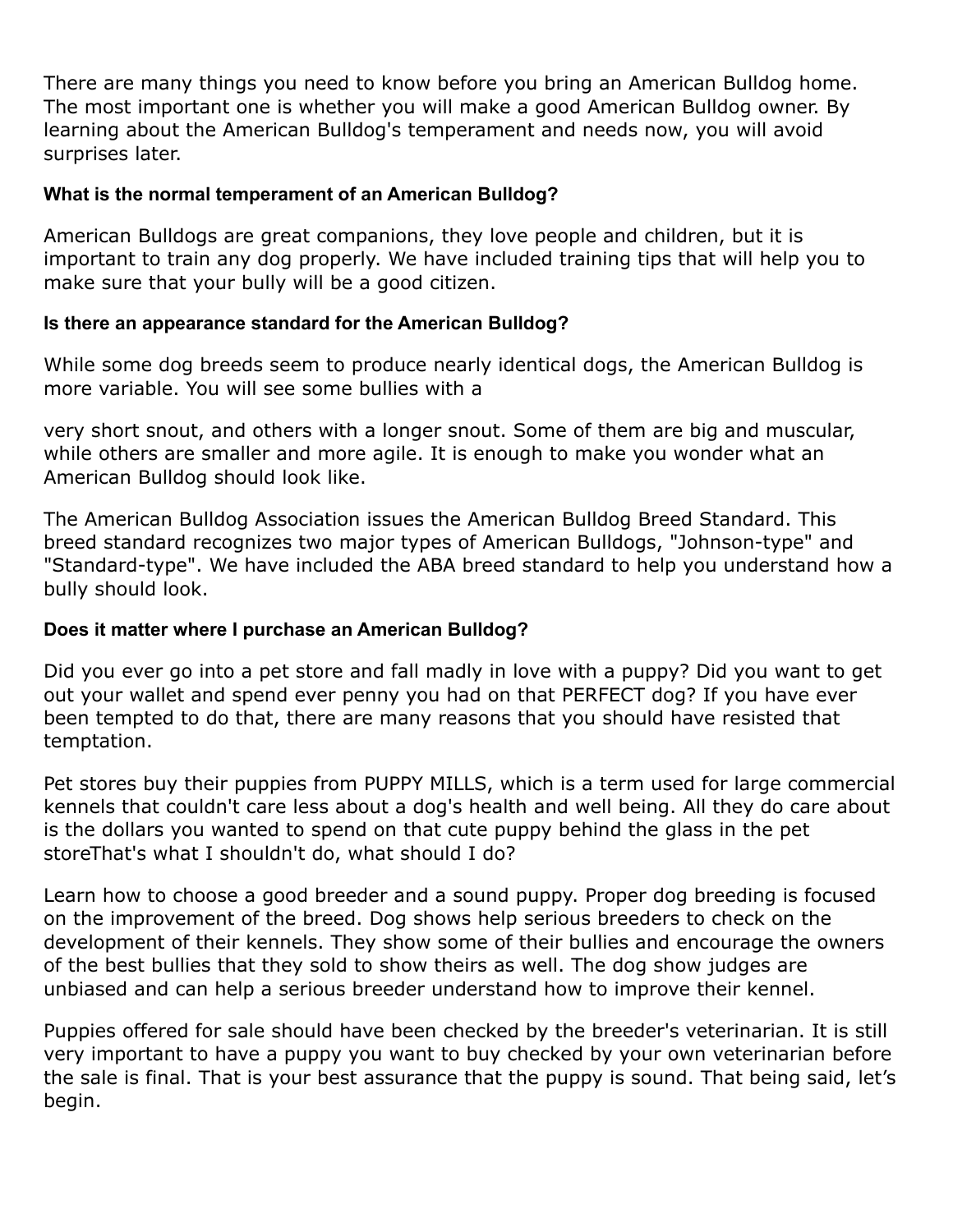#### **History of the American Bulldog**

American Bulldogs are a unique breed, that is often treated as a "new" breed. In fact, the American Bulldog breed is very old,



and this breed was generally called the Bulldog from 1850 onwards.

Bulldogs were bred as a cattle catching dog. From their origins in bull baiting in the 13th century, bulldogs were bred for this sport. The price of the puppies kept increasing,

and Bulldogs became more desirable, not only for butchers but also for general public. Bulldogs were strong enough to fight bulls and other large animals, and y were known for their high pain tolerance. When bull baiting was outlawed in the 19th century, fanciers began breeding the dogs for exhibition instead of breeding for their workingability. By the mid-19th century bulldogs were bred to be shorter, and had developed larger heads through crossing with the pug. By the end of 19th century, the bulldog was what the English Bulldog is today. With all the conformation changes, the American bulldogs, to temperament of these dogs changed as well.

Bulldogs were now much more gentle, and changed from a farm dog to a family and show dog. Since then the number of dog registries rose significantly, and the bulldog title was awarded to this new, showtemperament bulldog. The original working bulldog that did not fit in with the show dogs was forgotten in England. This breed would probably have disappeared for good, if not for the people who immigrated to the colonies, taking their dogs with them. These dogs were kept for their working ability and usefulness on the ranch. These dogs were named distinguish them from English bulldogs.

#### *Breed Standard*

General Appearance:

The American Bulldog is a well balanced, short-coated, muscular and athletic animal. American Bulldogs display great strength, endurance, and agility. Males are characteristically larger, heavier boned and more masculine than the females. Temperament:

American Bulldogs should be alert, outgoing and confident. Aloofness with strangers is acceptable.

Some assertiveness toward other dogs is not considered a fault Note: Puppies should not be faulted severely here. With maturity and socialization confidence should increase.

#### **Size:**

Standard Type: Ideal standard males should measure between 23 to 27 inches at the withers and weigh from 75 to 115 pounds. Females; 21 to 25 inches, 60 to 85 pounds.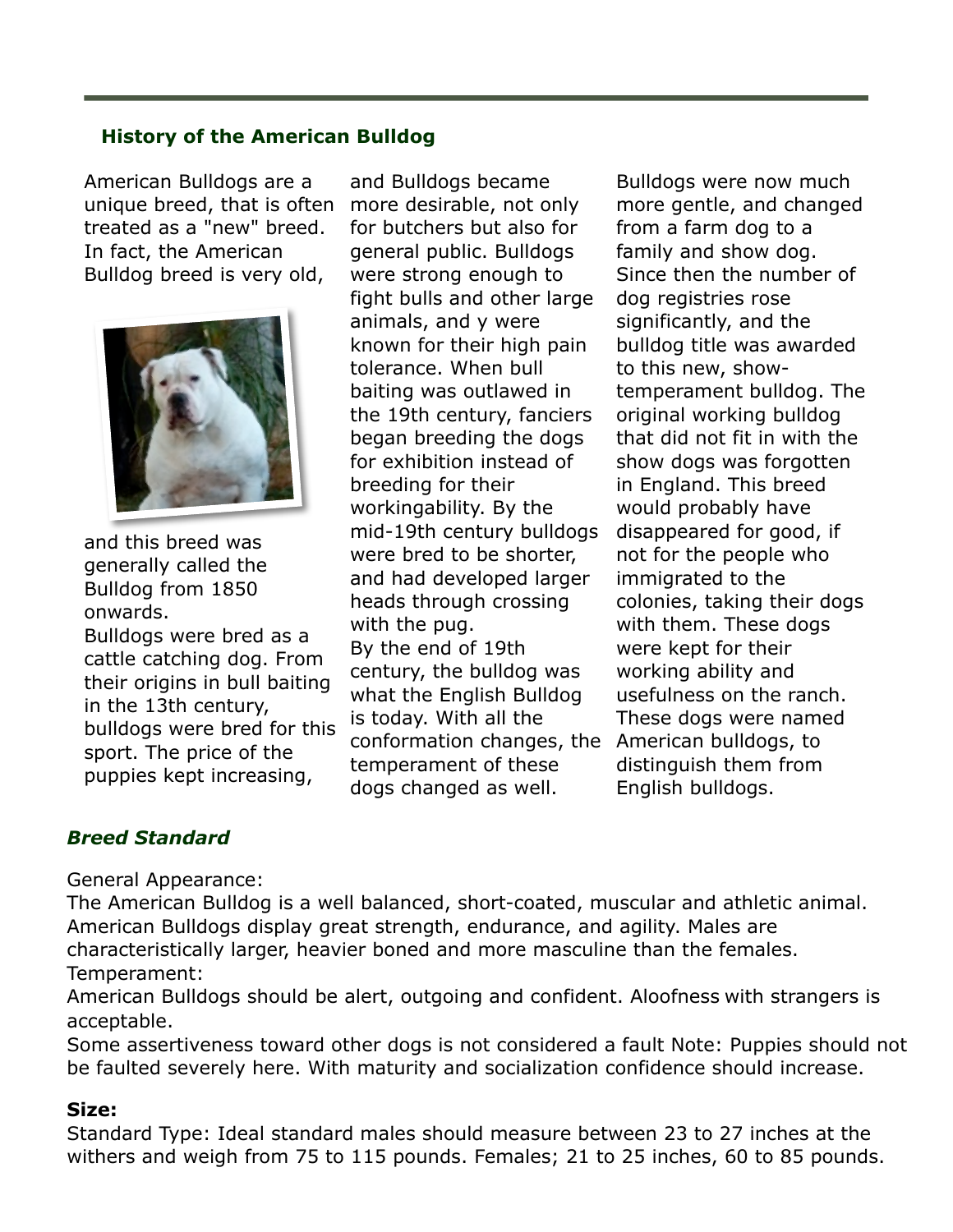### **Bully Type**

Ideal bully males should measure between 23 to 27 inches at the withers and weigh 80 to 125 pounds. Females; 22-26 inches 60 to 105 pounds.

Note: The overall proportion of the dog is of utmost importance when evaluating weight.

#### **Head:**

The head should be broad, flat on top squared appearance with a well defined stop. It should also be medium in length with pronounced muscular cheeks.

Standard Type: A box or wedge shape is preferred.

Bully Type: A larger rounder shape is ideal.

#### **Muzzle:**

The muzzle should be broad with wide-open nostrils. The muzzle should be wider at the base and taper to the nose. The lips should be full with black pigmentation; some pink allowed. The chin is well defined and must not overlap the upper lip nor covered it. Standard Type: Muzzle should be medium in length 2 to 4 inches. It should also be 35% to 45% of the overall length of the head.

Bully Type: Muzzle should be broad 2 to 3 inches in length and should be 25% to 35% of the overall length of head.

**Nose:** Preferred nose color is Black.

Teeth should be medium to large and should not be visible when mouth is closed. Lips are moderately thick; black pigment lining the lips is preferred; with some pink allowed. Standard Type: A tight undershot (reverse scissors) preferred. Undershot up to ½ inch acceptable, plus or minus 1/8 inch is acceptable with no visible teeth.Bully Type: ¼ - ½ inch "Undershot" depending on size of dog and shape of skull. Plus or minus 1/8 inch is acceptable with no visible teeth.

Note: American Bulldogs are a working breed and should not be penalized for broken or missing teeth.

#### **Eyes:**

Almond-shaped to round, medium-sized. Color: Brown eye color is preferred.

#### **Ears:**

The ears should be set high on the head; medium in size may be drop, semi-prick, or rose.

#### **Neck:**

Slightly arched, very muscular, and of moderate length, tapering from shoulders to head. Bully Type: Neck is almost equal to the head in size.

#### **Body:**

Wide, deep chest; fairly compact, straight and well balanced. The chest should not be narrow or excessively wide, nor should the elbows be angled out or pulled in. The back should be broad and moderately short, showing great strength.

Also Note: These are all appearance of a full grow bulldog for show. These are things you'll not be able to always notice on a puppy who is still growing and their features are constantly transforming.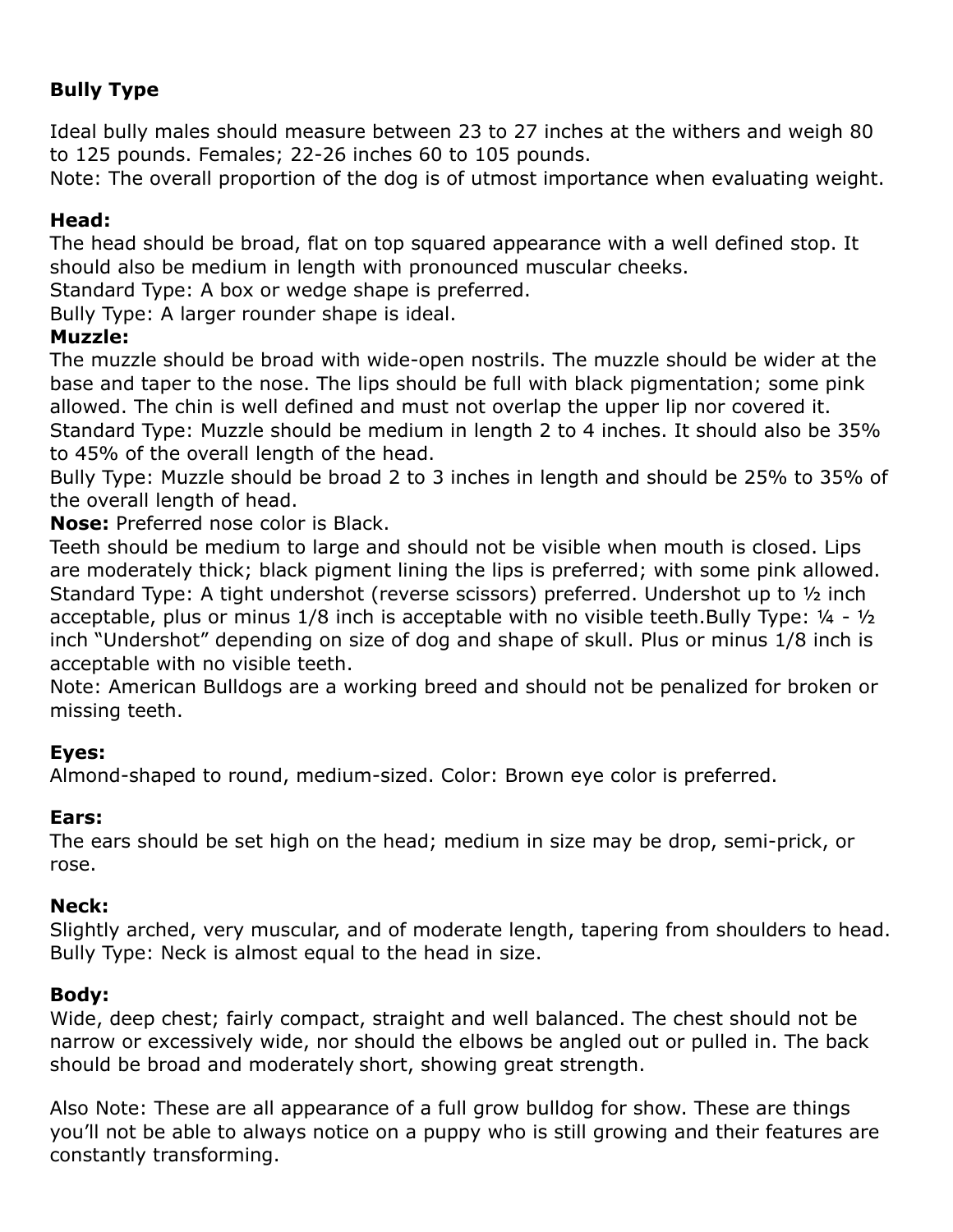#### **Forequarters:**

The chest should be deep and moderately wide giving the appearance of power and athletic ability. The front, overall, should be straight and well balanced. The chest should not be narrow or excessively wide.

#### **Hindquarters:**

Broad, well muscled with muscles tapering well to the leg to manifest speed and strength, but not quite as large as at the shoulders. There should not be an excess or lack of angulations in the rear legs.

#### **Legs:**

The legs should be strong and straight with moderate to heavy bone. Front legs should not set too close together or too far apart. Pasterns should be strong, straight and upright. The rear legs should be moderately angulated and parallel.

#### **Tail:**

Strong at the root tapering to the hocks, in a relaxed position, the tail can be carried back when excited. A "pump handle" tail is preferred but any tail carried from upright, when the dog is excited, to relaxed between the hocks is acceptable. The tail should not end in a complete circle.

#### **Gait:**

The gait should be "balanced and smooth", showing great speed, agility and power. The dog should not travel excessively wide, and as speed increases the feet move toward the centerline of the body to maintain balance. The top line remains firm and level, parallel to the line of motion.

#### **Coat:**

Short and smooth.

#### **Color:**

Solid white, or any color pattern including black, red, brown, fawn and all shades of brindle.



#### *Choosing Bulldog Pups* **Do they suit your lifestyle?**

Do not buy on an impulse. Do your research, and collect information on all the breeds that you are interested in, not just Bulldogs. Finally, pick the one that suits your lifestyle. American Bulldogs require a lot of love and attention, as well as exercise. They are large dogs—usually between 80-110 lbs. They are average shedders. They need training as puppies, and professional training is recommended.

**Pay attention to...** Pay close attention to the behavior of the parents of your puppy – chances are that your pup will have a similar temperament to its parents.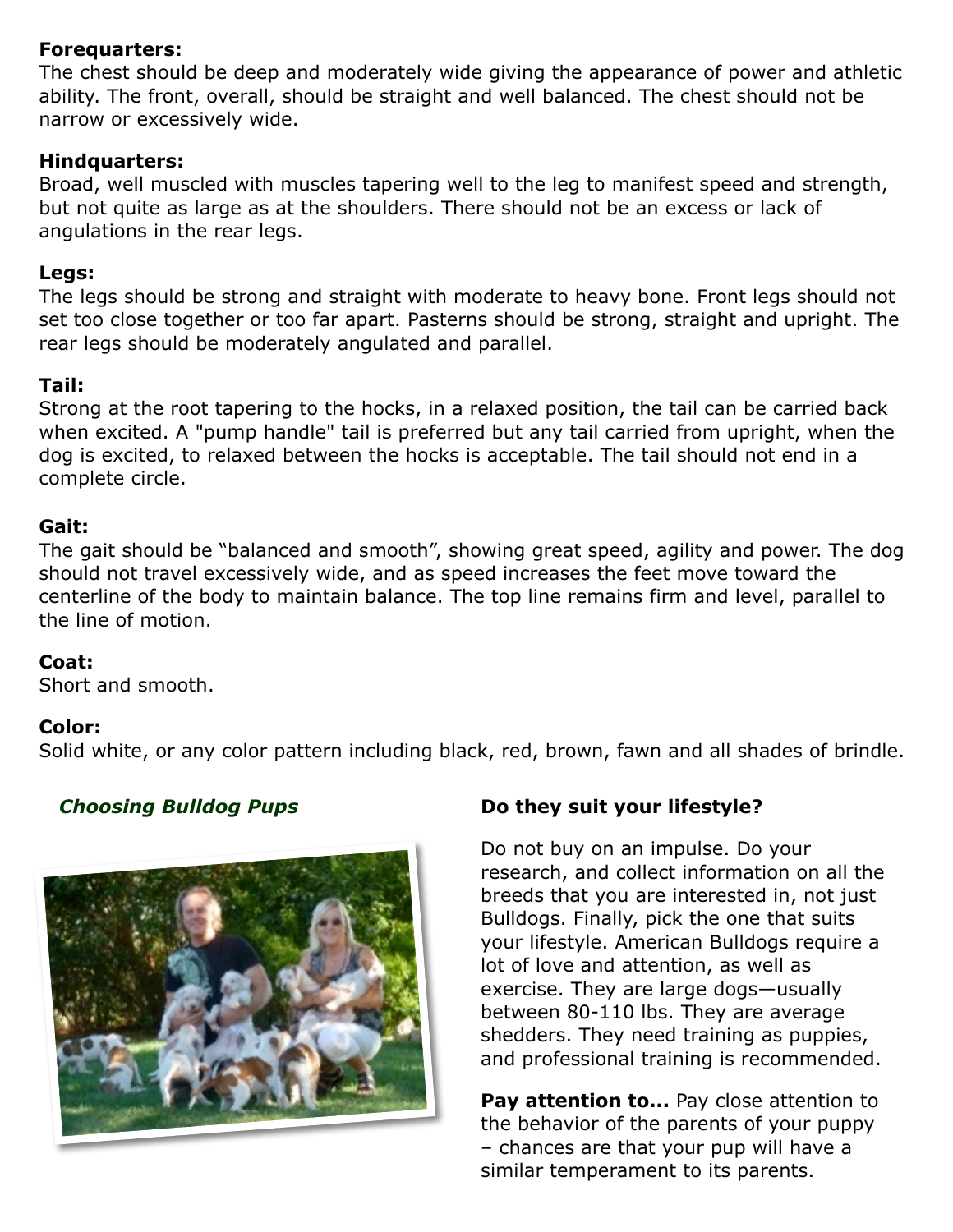#### **Where to buy pups**

Never buy puppies form pet stores—pet stores get their animal stock from puppy mills. Puppy mills are commercial kennels that breed purebred puppies in large amounts. In itself this is not a problem, but the primary goal of these kennels is to make money, so the care for animals is minimal. Dogs are kept in cages and bred over and over again, until they get too old—then they are killed. These dogs are often sick and have minimal veterinary care.

They are not fed properly. They do not have human contact. Puppies and dogs are kept in unclean conditions, and many of them die. The documented problems of puppy mills include overbreeding, inbreeding, minimal veterinary care, poor quality of food and shelter, lack of socialization with humans, overcrowded cages, and

the killing of unwanted animals. When you buy from these places, directly or indirectly, you encourage this trade. You also get a much lower quality dog, which can have health problems and temperament problems, and even be dangerous.

If you want to buy a pure bred puppy, find responsible breeder or adopt. Visit the kennel if you can, and meet the parents. Talk to the breeder and ask questions. Look around and check what conditions the

dogs live in, how they look can predict how your and what they eat. Ask if they are cared for by the vet and whether their vaccinations are up to date.

When you pick a pup make sure that their eyes are wide open, clear and shiny. Also make sure that your puppy is clean and

happy. Make sure the dog you are buying is at least 7-8 weeks old.

Puppies shouldn't be taken away from their mother before they are this age. A healthy puppy is active, alert, and playful. They have all their hair and their coat is shiny. Healthy puppies shouldn't be skinny. Check if the pup has a good appetite.

If you want a show-quality dog and you do not have experience, study the breed standard carefully and ask questions. Still, remember that nobody puppy will develop with 100% accuracy, so you will be always taking a risk unless you buy an



There are three major registries of American Bulldogs:

- **ARF**  the oldest American Bulldog registry started in 1947
- **ABA**  American Bulldog registry started in 1989
- **NKC**  National Kennel Club started in 1964

Many AKC, UKC, NKC, NALC, NSDR, ASCA and ABCA recognized canines exist only as a result of the labor and that of the ARF Certified Breeders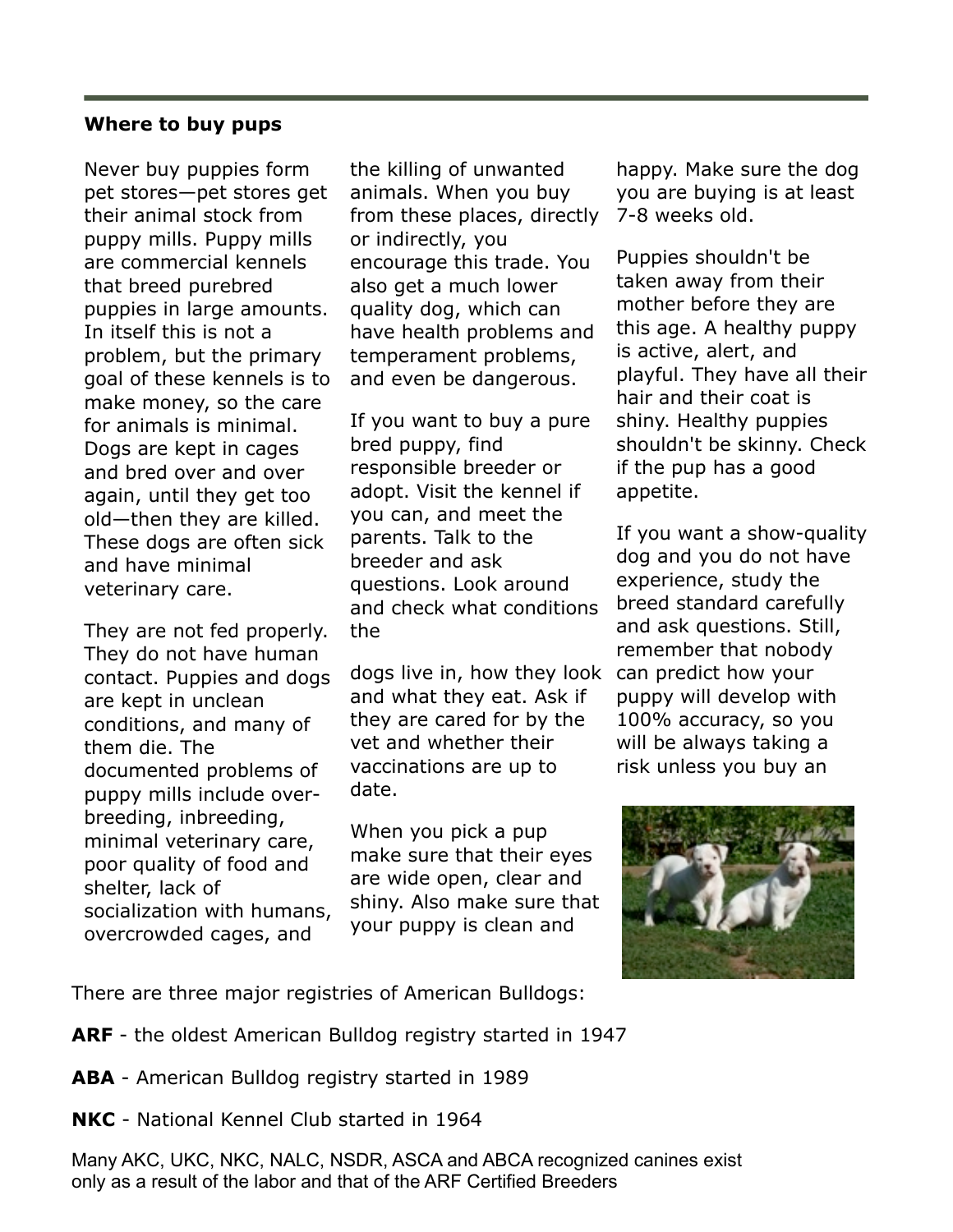# *Preparing for your new puppy*



Before your puppy arrives home, you should prepare your house and yourself. You should find out how your puppy was cared for. For example, what kind of food was it on? How many times a day was it fed? Sudden changes in food may cause upset stomachs, so if you have to make changes to your puppy's diet, make them gradually. Make sure that you have a proper sized crate for your puppy. The crate is especially important, because it is a safe place for the pup when you cannot supervise it. It is also recommended that your puppy sleeps in the crate. This is because dogs are 'den' animals - they live in caves in the wild, so the confines of a crate give them a sense of security. Crates are also a useful tool for housebreaking. You will need to buy chew toys, water and food dishes, a collar and a leash. Make sure toys are large and sturdy so they are not a choking hazard. Make sure that your house is safe for your new pup. Get covers for kitchen and bathroom garbage cans. Most dogs find it hard to resist the aroma and taste of garbage, however, dogs can get food poisoning when the trash contains moldy or spoiled food. In addition, some molds can cause tremors in dogs. Store household chemicals in a place where your puppy cannot get to them. Keep electric cords away from your puppy – they love to chew on them! Keep your puppy away from alcohol - dogs and alcohol don't mix. Although the effects in dogs and people are similar, it takes less alcohol to affect a dog. When a dog is "under the influence", symptoms may include the odor of alcohol on the dog's breath, staggering, excitement, lethargy, increased urination, and a slowed respiratory rate.

For those who have home breweries, hops (a plant used to flavor beer), should be kept away from dogs. Some breeds, including Greyhounds, are more sensitive to hops. Even small amounts of hops can be deadly to dogs, even after the hops have been used in brewing. Symptoms include muscular rigidity and fever.

Also, keep your baking supplies away from your dog - large amounts of baking soda or baking powder can affect electrolyte levels (lowering potassium and calcium, and/or increasing sodium). The effects include muscle spasms and congestive heart failure.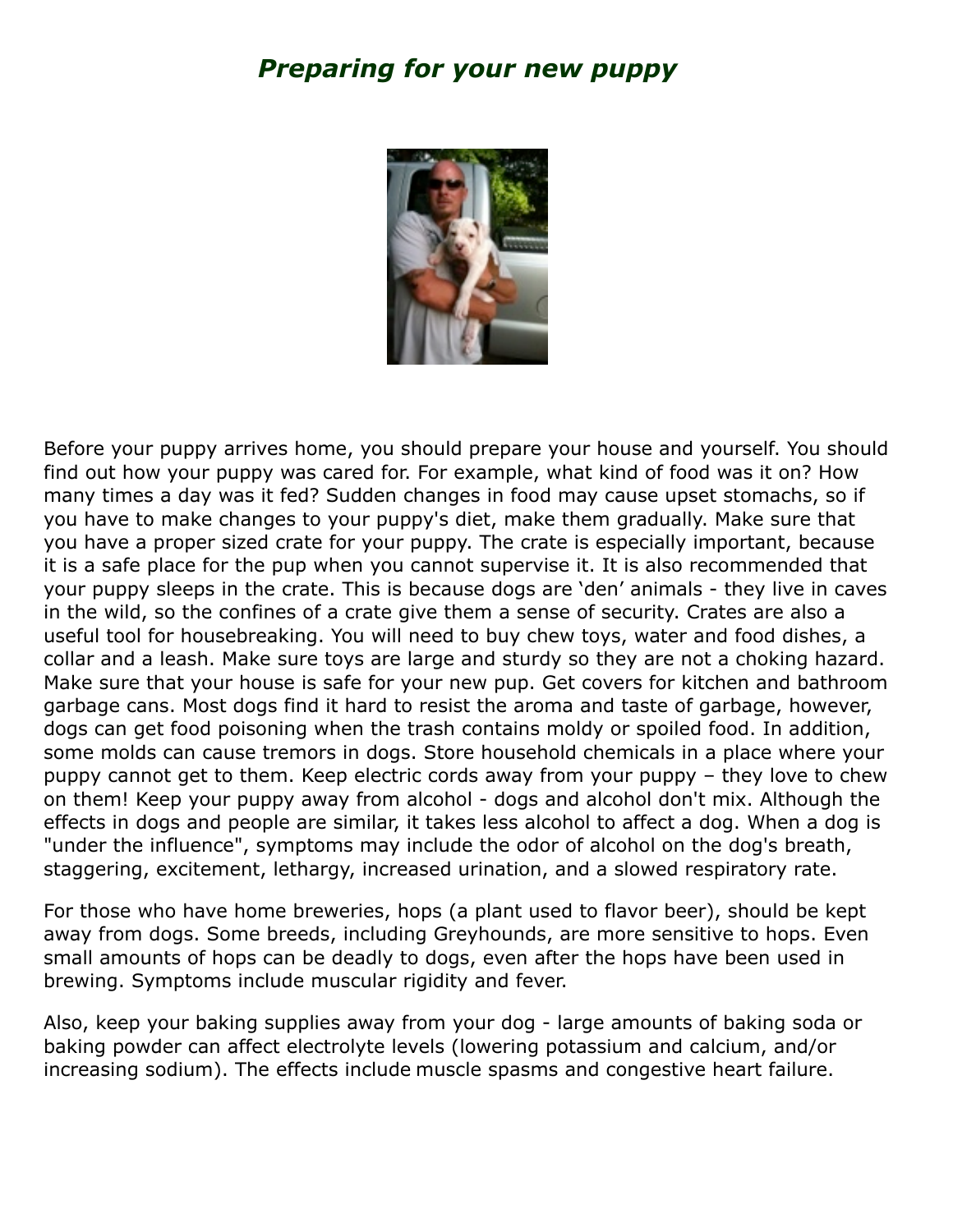#### **Keep these things away from your puppy**

What you would keep away from a two year old child you should keep away from your puppy: The list includes:



1· plastic bags

- 2· string
- 3· holiday ornaments
- 4· sewing supplies
- 5· rubber bands
- 6· ribbons
- 7· twist ties
- 8 · paper clips
- 9 · erasers
- 10 · staples
- 11 · coins
- 12 · small plastic toys

#### **Plants that are toxic to dogs**



It is a good idea to remove these plants from your home and yard before you bring your dog home:

- · philodendron· mistletoe · poinsettia · lily · azalea · daffodil · tomato · foxglove · yew · hydrangea · ivy
- $\cdot$  cyclamen  $\cdot$  rhododendrons  $\cdot$  tulip bulbs  $\cdot$  wisteria  $\cdot$  delphinium  $\cdot$  foxigove  $\cdot$  peach and cherry trees.
- 13 · cigarette butts
- 14 · medications
- 15 · dentalfloss
- 16 · razor blades.
- 17 · rat poison
- 18 · antifreeze
- 19 · boricacid
- 20 · hand soap
- 21 · detergent
- 22 · mothballs
- 23 · bleach
- 24 · deicers
- 25 · paint and varnish removers.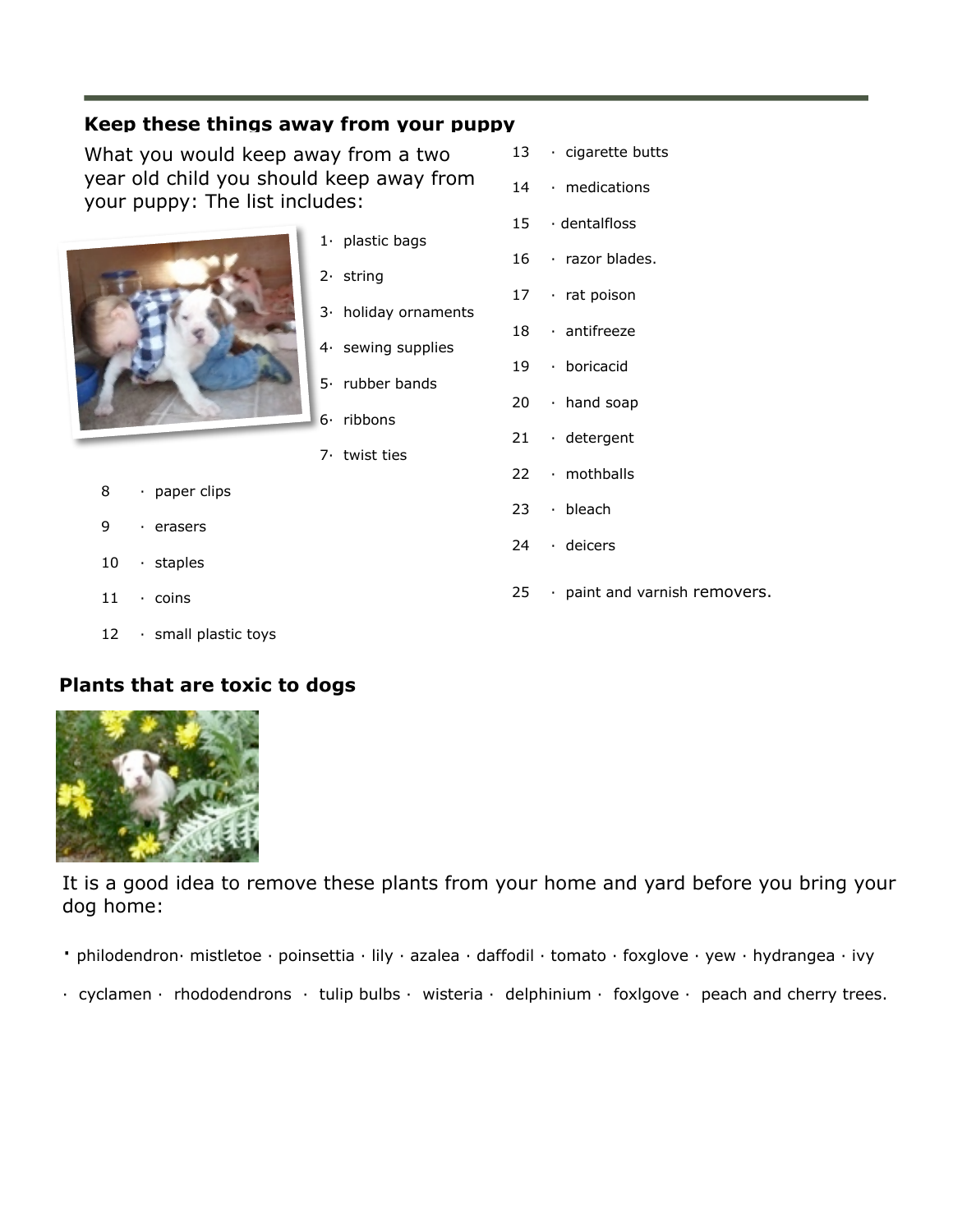#### *Pet Insurance*

No-one plans for their puppy to get sick or have an accident. With pet insurance you can have peace of mind that if something does happen, your dog will get all the help that it needs. Pet insurance allows you to provide your pet with the best possible care, without breaking your bank. Decisions regarding treatment are no longer complicated by the financial restrictions. When you insure your pets before they develop health problems, you are completely covered if they develop anything in the future.



#### *Identification*

It is good to identify your puppy with a tattoo or microchip. In case they are ever lost or stolen, tattoos and chips provide easy ways to find it. The microchip is a computer chip that is injected under the dog's skin. The dog can be screened for microchips, so that if it is found it can be identified as yours.

Responsible pet owners rarely lose their dogs. They do not allow their pets off the leash because it may be harmful for the pet or the environment. Even if you have a fenced in yard, be aware of places where dogs can dig under or jump over the fence.

#### **What to do when your pet is missing:**

1. Notify your neighbors, and put up flyers with their photo, breed and identification numbers. Offer a reward and state that the dog

2. Check shelters daily. Go there in person. Make sure you check out- of-town shelters as well.

- 3. Notify veterinarians, put up flyers with pictures in vet offices.
- 4. Phone your breeder.
- 5. Contact the American Bulldog rescue group.
- 6. Advertise in newspapers.
- 7. Do not give up.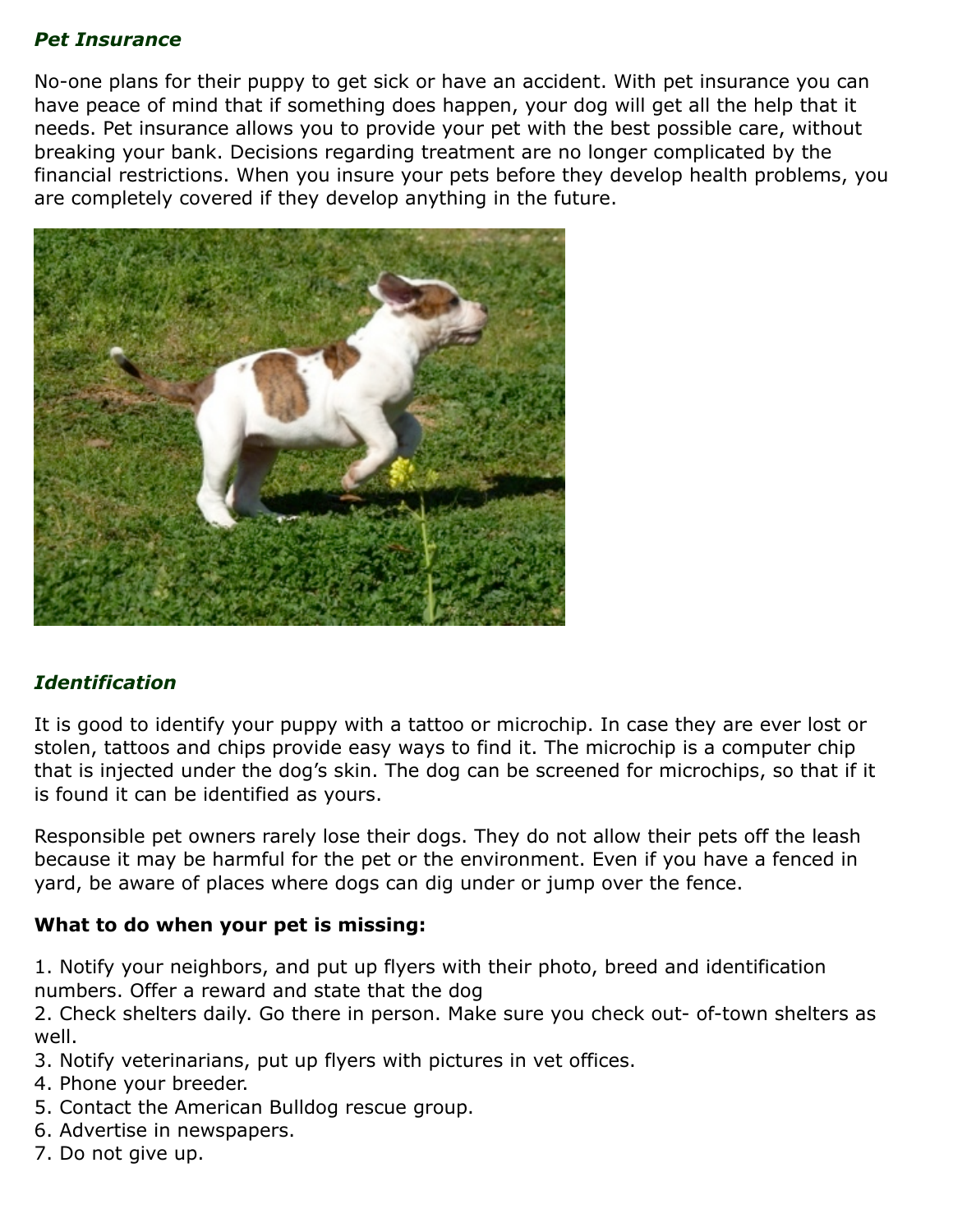#### **The first day and night**

Try to bring your puppy home in the morning on a weekend is best- this way it will have the whole day to get familiar with you and its new home. Let your puppy explore its new environment without stress and fear. If you have other pets, make sure that they are properly introduced. On the first night your puppy will probably be scared, and miss its Mom and siblings. Some people place a hot water bottle wrapped in a towel where your puppy sleeps, to simulate warmth of its mother. Other people place a ticking clock there as well to simulate a heartbeat. Either way, prepare the place where you keep your puppy before it arrives home. Enclose it securely. Be very patient with your new puppy, and remember that the dog *wants* to please you. First though, you have to teach it what is right and what is wrong.

#### *Vaccinations*

An important part of preparing for your new dog is finding a good veterinarian to do routine check-ups and vaccinations, as well as assisting in emergency situations. Find out if your puppy was vaccinated and examined by a veterinarian before you buy them. Make sure that you get all health certificates and vaccination certificates – this information will be invaluable for your new vet.

**Vaccinations prevent disease before it starts. Vaccines contain small amounts of disease-causing viruses, that have been modified so they do not cause actual sickness. When your dog is injected with them, its immune system creates antibodies to fight those viruses. Later, if your pet is infected with this virus its immune system will be able to destroy it. Annual re- vaccination at the same time as their check-up is recommended.**

You should vaccinate your puppy against the following life threatening diseases.

#### **Distemper**

This virus is widespread among dogs. This disease can be lethal to unprotected dogs, especially puppies. A dog with this disease may have diarrhea, fever, respiratory disease, seizures, muscular twitches and a watery discharge from eyes and nose.

#### **Rabies**

All warm blooded animals can be infected with the rabies virus - it is also a threat to humans. that The rabies virus attacks the nervous system. This disease develops slowly; it can take from 10 days to

several months to run its course. This is a deadly disease, and once an animal shows symptoms, death is inevitable and usually soon.

There are two forms of rabies: *Dumb* rabies – the lower jaw drops, excessive drooling occurs and the animal avoids contact with humans.

*Furious* rabies - animals become unnaturally aggressive.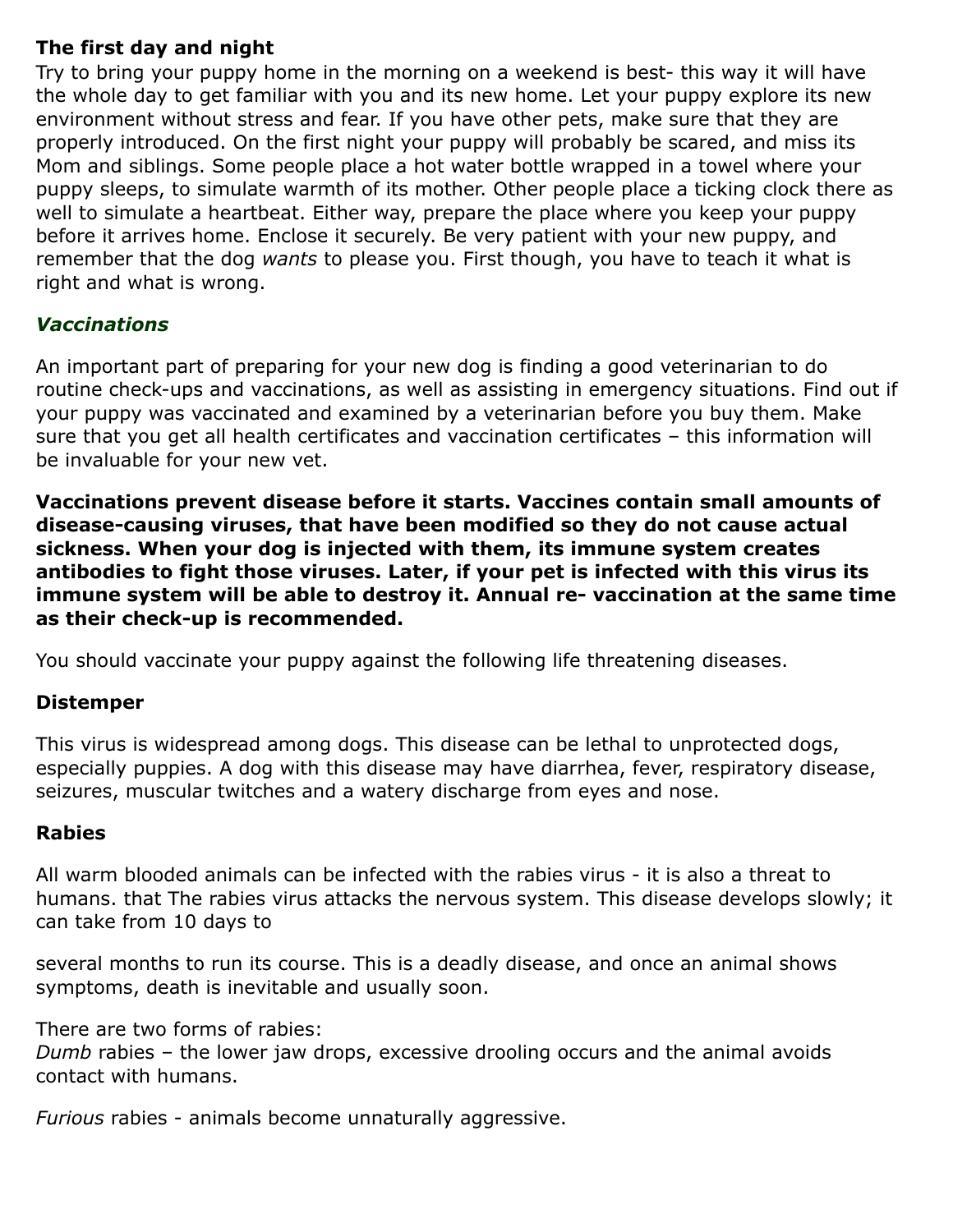#### *Food for Thought – and Puppies!*

The best diet for a dog is natural diet. It is the best to feed your dog meat, bones, vegetables and fruits.

Owners usually do not have the time or lifestyle to home-prepare their dog's food. The next best thing is to buy a frozen, raw diet - available from many sources. There may be a source in your area, or you could locate one that sends frozen product via UPS or FedEx. You can feed some commercial dry food as part of a good diet. It is important that raw or fresh food be included at least three times per week to give your dog the opportunity for the best health possible. If you chose to feed raw food make sure that it is properly stored in the refrigerator. It is better if everything is graded - this will prevent intestine blockage. The symptoms of intestine blockage might be: fever, loose stool, constipation, vomiting, poor appetite, bad breath. Make sure that you contact your vet immediately.

Commercial food producers want us to believe that they use human- grade meat to produce the food; however in most cases they use "meat" which is not even fit for animal consumption. Pet food factories purchase meat that is unfit for human



consumption, including meat contaminated with hair, feathers, cancerous parts and rotten parts.



This meat can contain high doses of hormones and chemicals. When meat for other food products is cooked and its grease raises to the top, this is removed and is where fat for dog food comes from. Then the moisture is removed and what is left is meat and bone meal. A lot of preservatives have to be added to make sure that the food will have long shelf-life, as well as vitamins and minerals.

Before you bring your pup home ask the breeder what kind of food it was given and stay with this diet for awhile. If you have to change make sure you do it gradually. Dogs do not tolerate sudden diet

changes very well - gradual changes will prevent an upset stomach.

You must make sure that your puppy gains weight steadily. If it eats a

lot and there is no weight gain, it may have worms.

#### **Feeding times and amounts**

Do not be too precise with their feeding schedule. Animals in the wild do not eat at the exactly same time every day. If you keep the same schedule

every day, your dog will expect food at the same time. Then if something comes up and you cannot feed it, your dog will be upset. If you free feed your puppy/dogs there will be no problem in case you cannot be there and feed your dog at the regular time plus your puppy/dog will never have food aggressiveness problems and fight for it's food or bite a child that may be play around it's food because there will always be food available for them to graze at anytime much like they do in the wild. Plus it will eat according to it's activity level. active dogs need to eat more.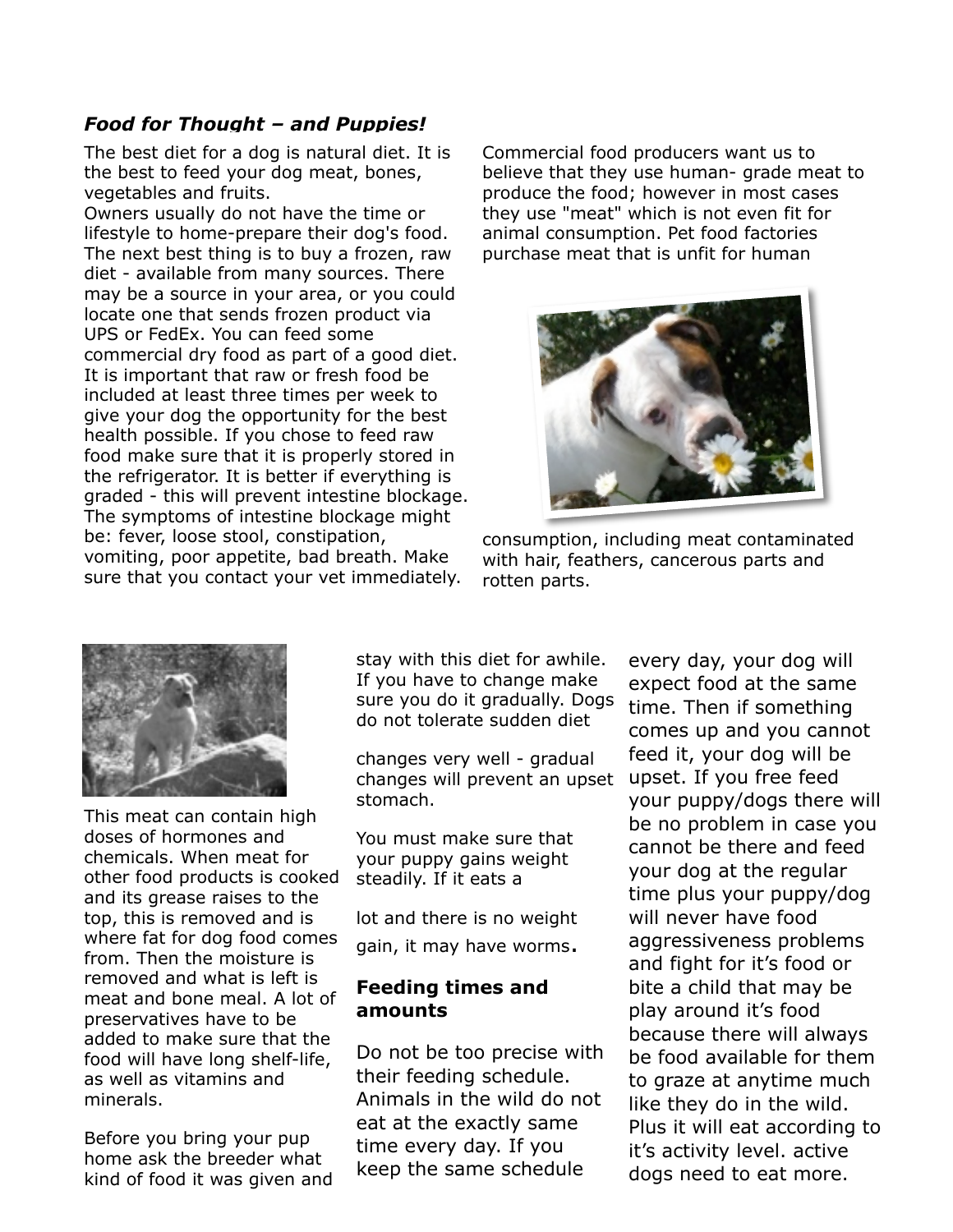#### **Food composition**

Your dog needs proteins, carbohydrates, vitamins and minerals. *Proteins* are made from amino acids, and they are the building blocks of most living organisms. The richest sources of protein are: fish, meat, milk, eggs, yogurt and some vegetables like corn, soy and beans.

You can feed all of the above to your dog. The meat can be raw or cooked. Bulldogs like corn and you can give them cobs to chew at. Raw chicken or turkey necks, and chicken wings, can be fed to all dogs. All parts of a raw chicken can be fed to medium and large dogs. Make sure that you store the meat in the fridge in clean condition to prevent disease.

*Fats* provide the main source of energy and they help with the transport of vitamins like A and E. The healthier sources of fat are: meat, fish, butter, milk, vegetable oils, and fish oils that contain Omega-3 fatty acids.

*Vitamins* help in many ways to maintain bodily functions. Great sources of vitamins are: the livers of most animals, fruits and vegetables. American bulldogs like watermelons especially, and you can give them watermelon skin to chew on. They also like carrots and apples. Do not feed grapes to your dog because it can result in kidney failure.



#### *A Place to Rest a Weary, Furry Head*



Although we don't believe in crate training for many reasons most people keep their dogs inside. It is good to own a crate and place your puppy there when you cannot supervise it for very short amounts of time and for an American bulldog it should be an extra large crate. The crate should be a 'happy' place. Do not lock your dog in there as a punishment. The crate also comes in handy when you have to

transport your pet. When choosing a crate for your dog, select one in which the dog can stand up and move around inside freely. When the dog sits, its head shouldn't be touching the top of the crate.

You should buy a doggy bed for your pet. Do not allow your puppy on the couch or bed - not even once! This is because after the first time you have created a precedent, it will be very hard to keep your dog off the couch and bed. You may choose to keep your dog outside. If you do, you need to build a proper dog house or kennel. Any good plan for building a dog house should begin by making sure the house is big enough to

accommodate your dog's ultimate grown-up size. You would not like to live in a house where the ceiling was below your head height- neither would your dog. Most humans like about 2 feet of air above themselves in a room in order to live without feelings of claustrophobia! That comfort zone is about 1/3 of the average person's standing height. Allow your pet the same buffer zone. Figure out around how tall it will stand when it is mature, and make sure the ceiling of the dog house is 1/3 again taller. Raise the house a few inches off the ground to allow air and water to flow beneath.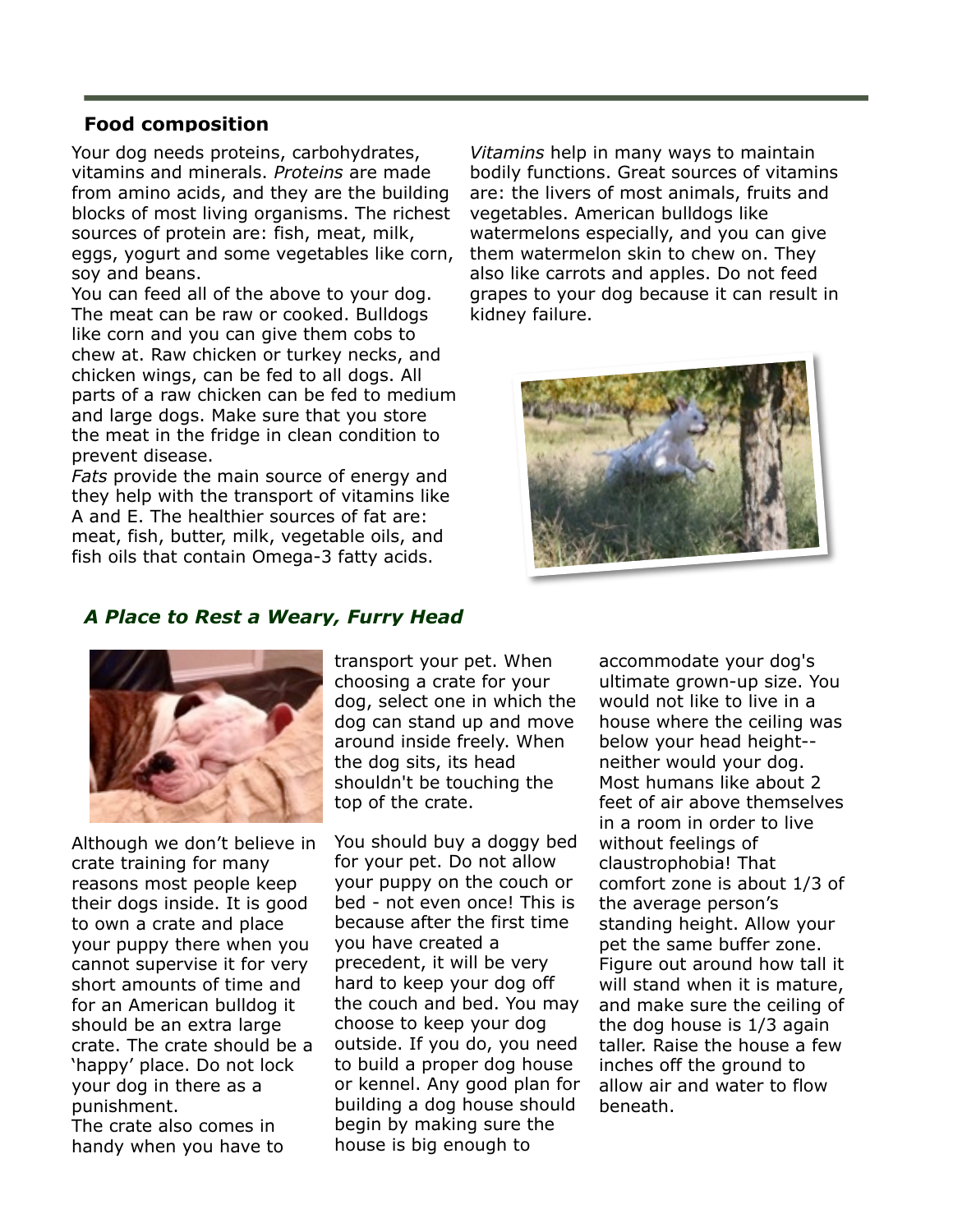#### **Grooming**

The American Bulldog is an average shedder with a short, harsh coat. This breed is easy to groom, and a firm bristle brush should be used. A bath should be given only when necessary. If you are exhibiting your Bulldog he needs a bath before he goes to the show.

Where do you bathe a Bulldog? Any place you want to and can! You need a place where you can control the dog, where you can easily control the water supply and where you can rinse the dog thoroughly. Gather up all the things you will need before you start. You will need: shampoo, any rinses you plan to use, cotton balls, Q-tips, mineral oil, Vaseline, wash cloth and towels. You will want a mild, no tears shampoo. Most Bulldoggers use a dog shampoo such as Lambert Kay or Groom-Rite. Some use a baby shampoo such as Johnson & Johnson No Tears or Avon Tearless. Most use a special whitening shampoo for white dogs (Lambert Kay Snowy-Coat, Bio Groom Super White, etc.). Many use a special shampoo for red dogs (Ring S Burnished Bronze, etc.). You may on occasion need to use a flea shampoo but since these

are quite harsh, don't use one unless you really need to. Put a couple of drops of mineral oil or a bit of eye ointment in the eyes and place a cotton ball securely in each ear before you wet the dog. Wet the dog thoroughly from just behind the ears to the tips of the toes on his hind feel. Be sure his underside is wet, too, not just the top and sides. Apply the shampoo starting at his neck and working back. Work the shampoo in to be sure you get all the way through his hair to the skin. Pay special attention to his paws (wash between the toes), his tail (clean all around the base), and the genital area. On a bitch, be especially careful to clean the vulva. Wet the wash cloth and use it to dampen the dog's face and ears. Put some shampoo on the washcloth and wash the dog's face. Wash the wrinkles over the nose, on the forehead, around the nose and under the eyes. Wash his nose. Wash his ears, inside and out. Now rinse. Rinse until you are sure every bit of the dog, especially in the wrinkles and tight places, is thoroughly rinsed and there is no shampoo any place. If you are applying a rinse, do it now, following the instructions. mixture over him and work in with your fingertips. Do not rinse.

#### Conditioner .

Dry the dog with towels. Rub a dab of Vaseline onto his nose to help

keep it soft. You can then let him air dry or use a hair dryer to finish the drying. It's best to keep the dog inside until it is completely dry –

about two hours.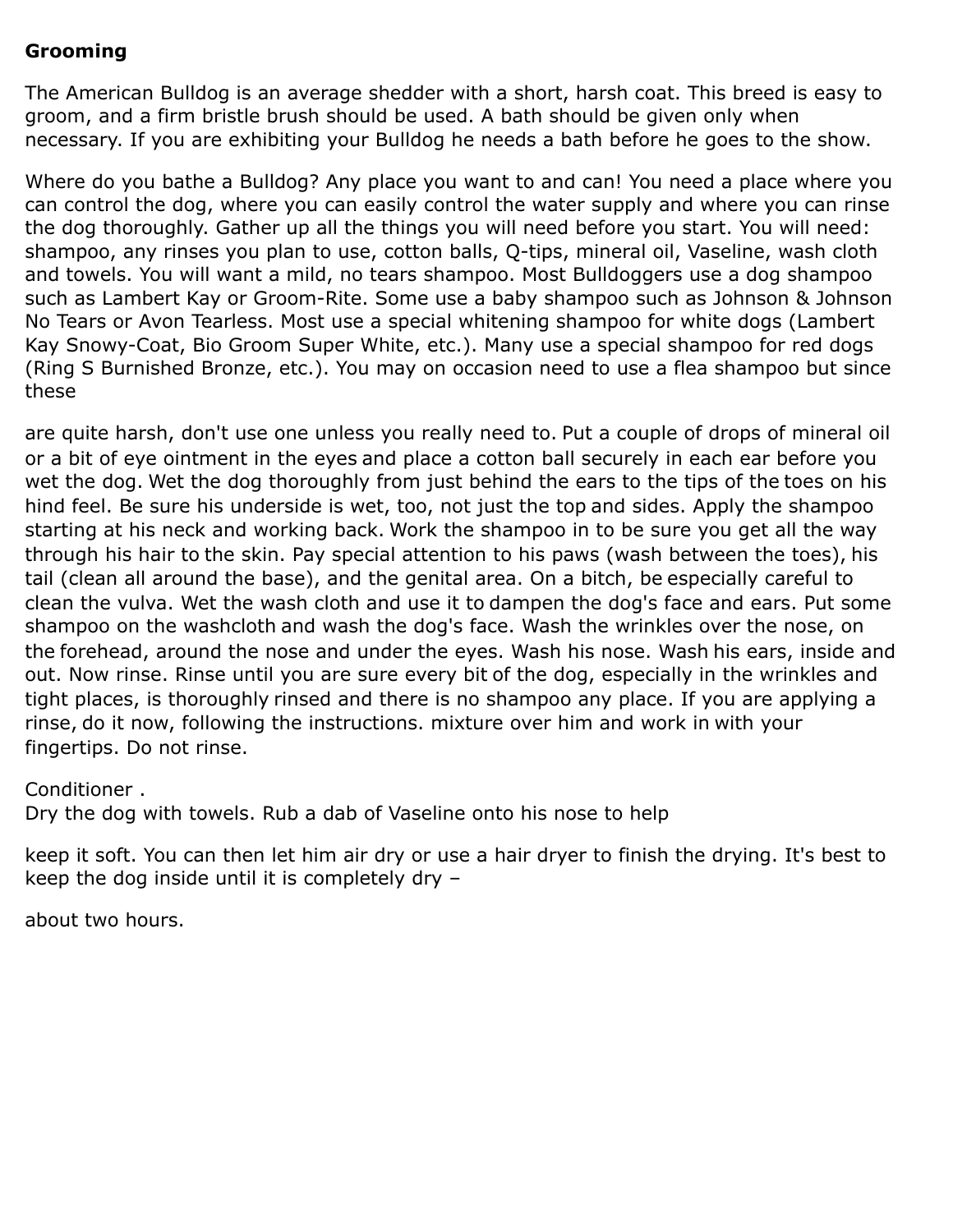#### **Dog psychology**

Dogs evolved from wolves, which live in social groups and have a social structure where each dog is a dominant or subordinate to every other. The leader is the one who has an access to all the resources, like food, a good resting place, mates, territory and favored possessions. When the dog has free access to those resources it may assume that it is in dominant position. All humans in the household should make sure that they are the master. This is usually accomplished with simple tasks such as teaching your dog to raise its

paw for a handshake; kissing your hand; or rolling over on command to show submission.

There is no need for extreme measures to prove you are the boss. Obedience training should be both fun and rewarding for you and your dog

Make sure your dog always eats *after* you do. This is one of the easiest ways to show your dog who is the boss. This is especially important if you share your food with your dog, because if you let them eat while you are, they could develop the habit of taking food right off your - or someone else's - plate. You may need to train your family to follow this rule too... and that could be harder than training the dog!

Make sure that you walk through the door first, wherever you go. Do not let your puppy control you with biting, barking or bad behavior. Correct unwanted behavior as soon as it starts. Do not punish the dog for not responding because punishment may result in aggression, and will teach your dog to be afraid of you. Your dog *wants* to please you, but it has to *know what to do* to please you. It is your job to teach your dog to behave in the proper way.

You should teach puppies that allowing people to handle their food and toys results in good things. When your puppy is eating, approach it and place good treats in its bowl from time to time. You should be able to take the bowl away from your pup without a negative reaction from

your dog. Approach the dog, calmly take their bowl or toy, then give a reward and return the bowl or toy. This will prevent food-guarding and toy-guarding aggression that is hard to eliminate when the dog is older .

You should teach your puppy the "drop it" command, to make sure it doesn't take objects that it is not supposed to have. This is usually done with a "low value" object to the dog, and with high value rewards - like tasty treats. While the dog is holding the item he is offered a reward and when the dog opens it's mouth to get to the food you say " drop it".

Repeat this several times so they can learn the behavior. Later, only give the food to the dog *after* it has listened to the "drop

it" command. Gradually use items that are more interesting to the dog, like his toys.

You should make sure that different people often come to visit your house, and that the dog is exposed to them and taught proper behavior around them. The dog needs to know that when people come, something positive will happen. You should teach your dog to sit when visitors come in, and it should receive a reward for good behavior.

You should also teach your dog to quiet down on command. This will make yours and your neighbors' lives easier. When the dog starts barking, for example at a door bell, place a tasty treat in front of them. The dog will stop barking to sniff the treat. Then say the command quite or silent. Numerous repetitions are needed. Never reward barking with any kind of attention. Yelling does not work.

It is suggested that you take your American Bulldog for training classes when it is a puppy. American Bulldogs can be strong-headed dogs and they might want to challenge their owners. You have to remember to always be the alpha-figure in your dog's life.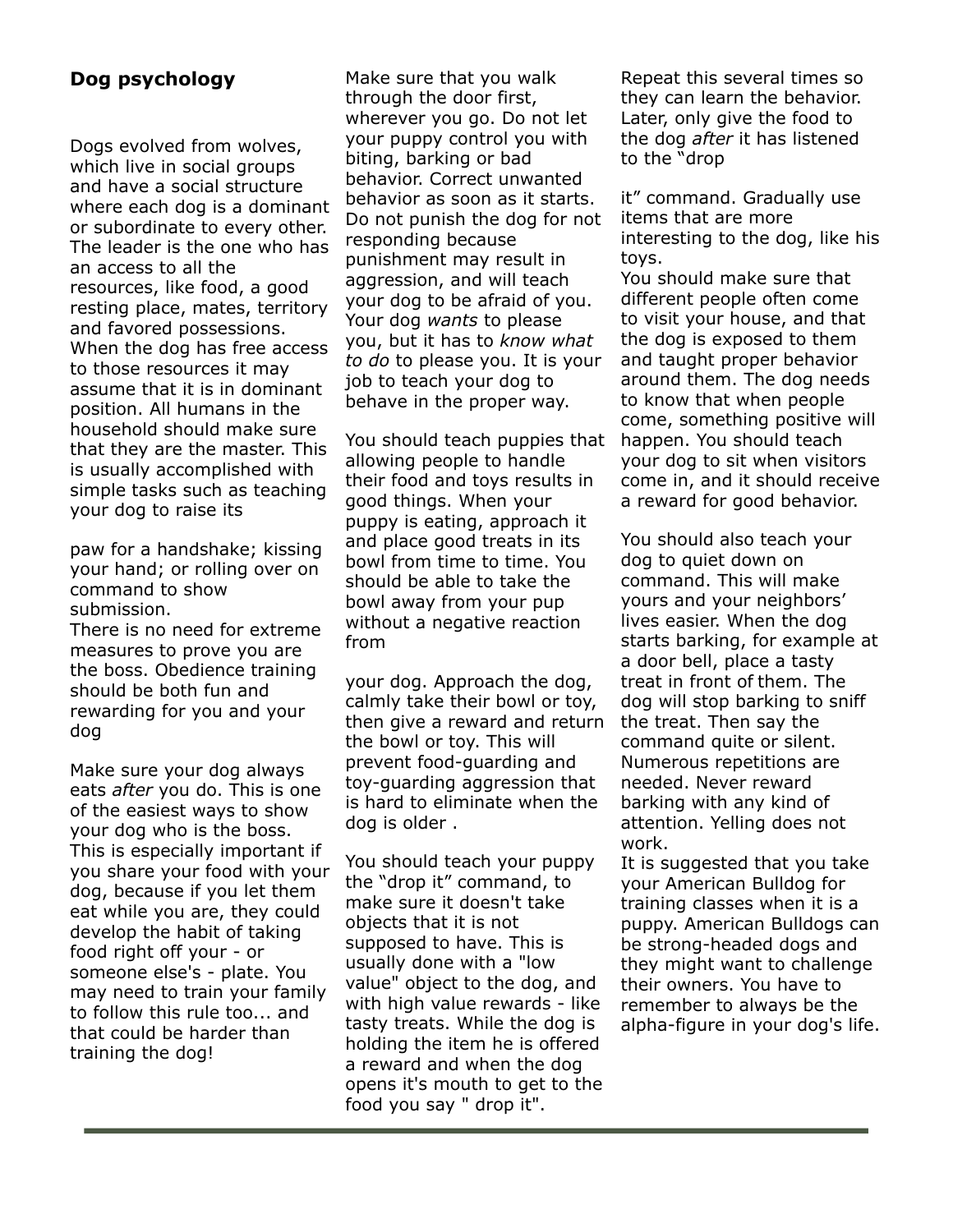#### **Tear stains**

A sizable number of Bulldogs have 'tear stains' of varying degrees of color. If the stain is bad, in addition to cleaning you may want to try to remove the stain. There are many treatments you may have to try several before you find one that works for you. Some of the commercial products used are Showes 'Pretty Eyes' Stain remover, Bio-Groom cream (to prevent restaining) and Diamond Eye. Alternatively, you can make a paste of I Tbs. Hydrogen Peroxide and enough corn starch to make a thin paste (some Bulldoggers add I Tbs. Milk of Magnesia to the hydrogen peroxide and mix the cornstarch into that mixture). Apply to the stain, let dry and then brush off the excess. Apply on a daily basis until the stain is gone, then weekly to keep stain from returning. Another method is to rub the stain with a cotton ball soaked in Boric Acid daily until the stain is gone, then weekly. Or use NM Boric Acid ointment (10%) which can be purchased at Payless or most drug stores. Another remedy is rubbing a dab of Desitin into the stain to help dry it. You can also mix tomato paste paste into your dogs food. This works really well in removing stains in some America bulldogs.

#### **House training**

House training is the first step in training your puppy. It is very important to teach the dog good behavior from the beginning. Observe your puppy and learn the signs that he is about to relieve himself. Common signs include: crouching and straining after play, eating and drinking, and waking up. The right thing to do is to get your puppy outdoors as soon as possible. Praising afterwards with a small treat or petting will help build a positive behavior path. You should use the same command every time you take your dog outside like "go potty" If the dog relieves himself when you are around, give a firm shake on the nape of their neck accompanied by "out" command and immediate removal outside. This should help. Plan where your dog will be permitted before bringing them home. Keep your dog away from carpeting, because accidents happen and it is difficult to remove stains and smell from carpets. Take your puppy out side after its meals, naps and play times. Reward them for eliminating outside. Paper training is not recommended, because it can further confuse your puppy by teaching two steps: eliminating o the paper, and *then* eliminating outside. They only need to learn that they have to go outside.

#### **Leash training**

Get your puppy used to the leash before you take it for the long walk outside. Train walking on the leash inside. Please remember that training takes time and patience and persistence are most important.

#### **"Come" command**

The first, and most important command is "come". To teach your dog to come, put them on a long leash and let it wander off. Then call him to come to you. If it comes right away, reward with a treat or praise. If it doesn't come when you call just pull the leash. When it gets to you, praise him anyway. A good way to introduce the "come" command is call your dog for its meal. Once the dog knows this command, remember to praise it for obedience. Use the same command over time, do not change it, or even use variations of the same command because this will just confuse your dog. Do not punish your dog for not coming because as the result it will learn that coming to you is associated with negative results. If you are patient and persistent your dog will learn that it is better to come when it is called.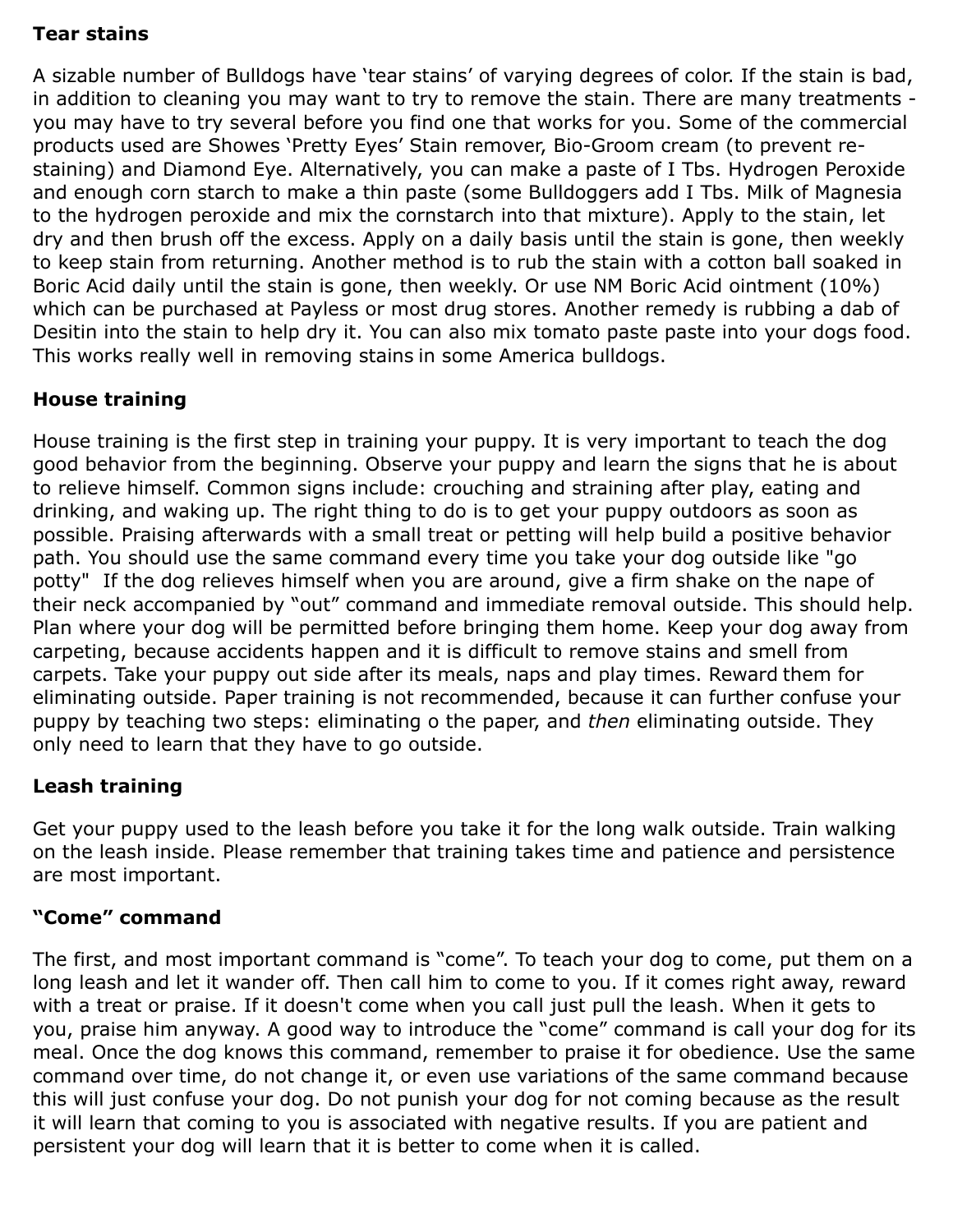#### **Why do dogs bark?**

Barking can serve as a territorial warning signal to other dogs and pack members. Dogs may also vocalize when separated from their pack or family members. Barking occurs during times of indecision, anxiety, frustration or medical problems.

How can barking problems be prevented? Socialization and habituation - get puppies used to as many new people, animals, situations and noises as possible. This will minimize the amount and intensity of alarm barking. Effective crate training should decrease a dog's anxiety when it is left alone. If you have two dogs, they provide company for each other and this may reduce distress vocalization.

Attention-seeking barking can be problematic and is often reinforced

by owners giving in to their dog's demands. Allowing the barking dog indoors, letting it out of the crate, feeding it, patting it, praising it, playing with it, giving it a toy or a treat (other than as a training aid), or even going to the barking dog to try to quiet it down can all serve to encourage the barking. Never reward barking with any attention, even occasionally, because it usually makes the barking more likely to continue.Get a few chew toys to give your dog something to do.How can I train my dog to quiet down on command? Training the dog to be quiet on command is an invaluable aid for controlling undesirable barking. Most owners accept their dog's barkingas normal and even acceptable. However, the barking becomes problematic



when it is too loud, too frequent, or will not stop on command. Another way to teach the dog to stop barking on command is to teach him to bark on command. Use a stimulus that will cause the dog to bark and pair it with a 'bark' or 'speak' command. Dogs that bark on command can be taught to stop barking on command as well. 'Turn off' the barking by removing the stimulus that

causes the barking to start, and pair that with the command silent or hush, then praise the dog when it stops barking.

#### **How can I train my dog to be quiet without constantly telling him?**

The key is to reward the behavior that we want (quiet and settled) rather than constantly paying attention to the behavior that we don't want (barking). Each time you attend to a barking dog to quiet him down you actually inadvertently reward the barking by giving your dog attention or treats to quiet down. Alternatively you may aggravate the problem with yelling and punishment which can make the dog more anxious and more likely to bark. Citronella anti-bark collar

A Citronella anti-bark collar is the effective way to stop dog

barking, and the kindest.

When your dog barks, the collar sprays a mist of citronella scent in front of his nose. Dogs don't like this. The hissing noise startles them

and they dislike the citronella smell. Most dogs figure things out very quickly and stop barking. University studies have shown that citronella anti-bark collars are twice as effective as shock collars. We can't guarantee that the Gentle Spray citronella anti-bark collar will work for your dog.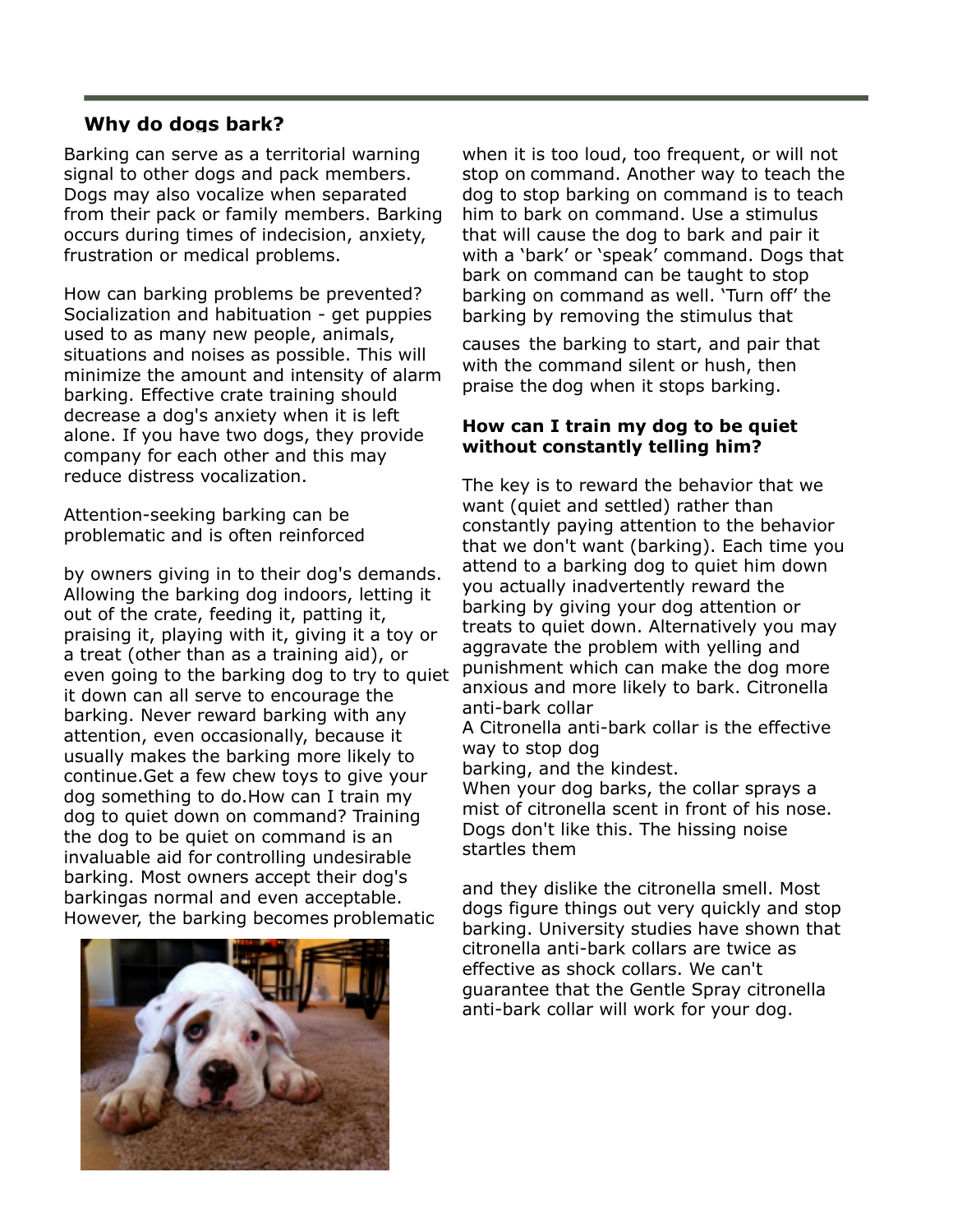#### **Exercise**

Once your dog has all their vaccination you should start walking him. A minimum of three times a day is advised. Big dogs especially need a lot of exercise. Find a place where your dog can safely run and play. You could try leash-free parks, and parks where dogs can socialize with other dogs and people. There should be one near the humane society or animal protection organization in your area.

When walking hold only the end of the leash, giving your dog free rein, and start forward. Remember that this is walking on a loose leash, not heeling! As soon as your dog puts even slight tension on the leash, use a quick, clear verbal reprimand such as "Stop!" Do not shout or try to communicate anger to your dog, and don't use a word you use in other situations, such as "no".

When you walk your dog make sure it is not pulling you. It is easier to teach your *puppy* to walk beside you then to teach an adult dog to stop pulling.

A moment after giving the "Stop!" command, give one quick, hard jerk on the leash and start walking in the opposite direction. This will put the dog behind you. When he catches up to your side, praise him and reward him for not pulling on the leash. Continue to praise him and offer treats as long as he refrains from pulling.

When the dog puts tension on the leash again, use the "Stop!" command, follow it with a jerk on the leash and about-turn. Then praise and reward the correct behavior.

Your "Stop!" command serves as a warning and helps your dog figure out why he is being corrected. After repeating this routine a few times, you may find that he immediately slackens the leash when you give the command. If this happens, praise your dog, give him treats, and do not correct him! He has just learned what the unwanted behavior is, and how to stop doing it.

However, every time you use the "Stop!" command follow with a quick correction if the leash is not *immediately* slackened. Before long, your dog should be walking on a loose leash, and you will find that often the verbal command will be all that is required to stop any pulling in its tracks.

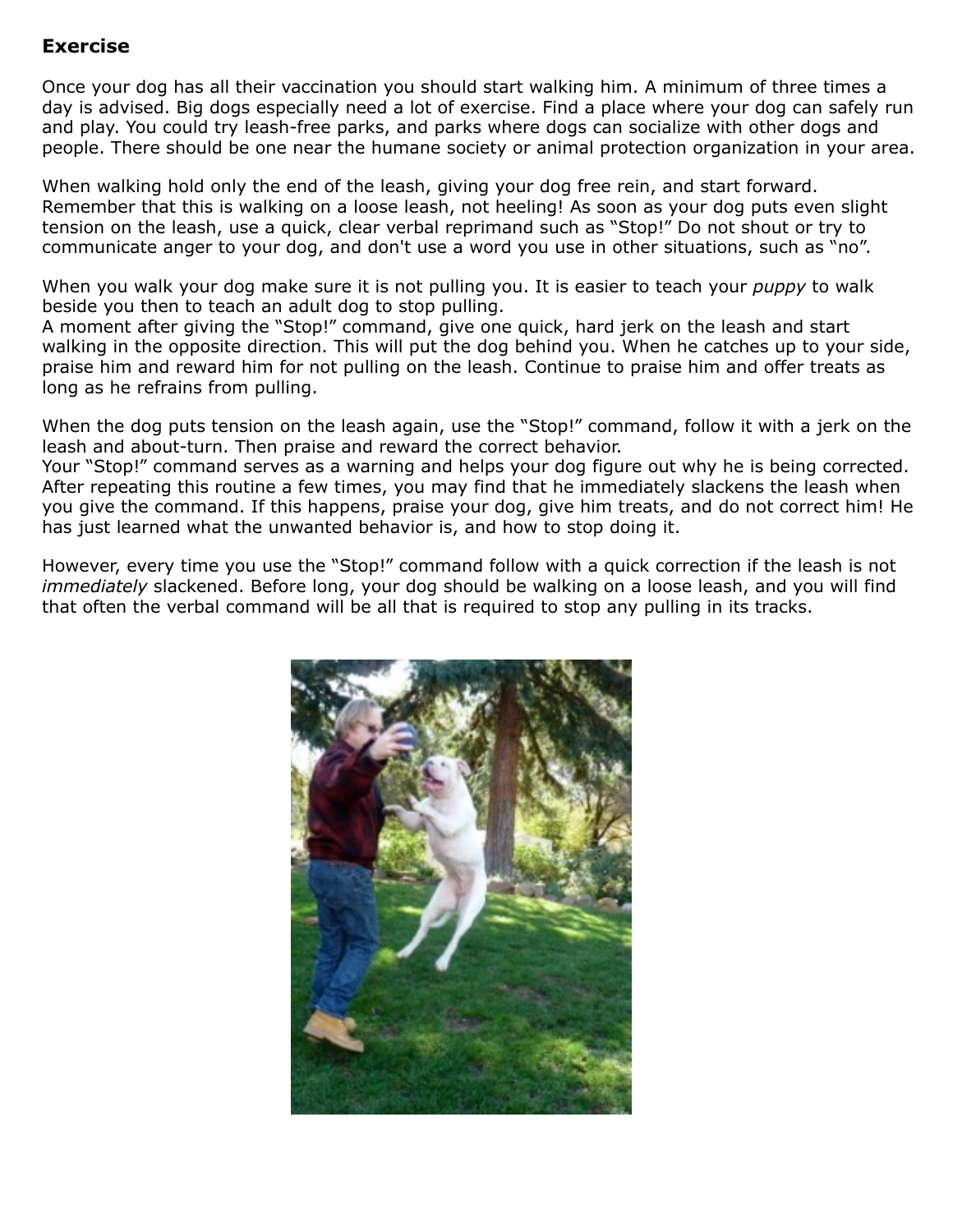#### **Distemper**

This virus is widespread among dogs. This disease can be lethal to unprotected dogs, especially puppies. A dog with this disease may have diarrhea, fever, respiratory disease, seizures, muscular twitches and a watery discharge from eyes and nose.

#### **Hepatitis**

This disease is fatal to puppies. It is spread by infected urine. Affected

dogs will develop fever, respiratory disease, diarrhea, liver and eye

damage and changes in the blood.

#### **Leptospirosis**

This is caused by bacteria and can affect dogs of any age, damaging their liver, kidneys and other major organs. The signs of this disease are weakness, vomiting and yellowish discoloration of the jaws, teeth

and tongue caused by inflammation of the kidneys Other dogs and humans can pick up the bacteria from an infected dog's infected urine.

#### **Parvovirus**

This virus attacks intestinal tract, white blood cells and heart muscle. It spreads through dog to dog contact and contact with faeces of infected dogs. Parvovirus can exist in the environment for many months under different conditions. It can be transmitted from place to place on the feet of infected dogs as well as people.

#### **Lyme Disease**

It is transmitted by ticks infected with *Borrelia burgdorfer*. Common signs include rash beginning where the dog was bitten, chills, fever, lack of balance, lethargy, stiffness, swelling, pain, heart problems, weak limbs and facial paralysis.

#### **Parainfluenza**

This disease is highly contagious. It affects the upper respiratory system and spreads through direct and indirect contact. This condition is self-limiting, usually lasting two to four weeks.

#### *Parasite Prevention*

You should also prevent your pets from getting parasites .A parasite is an organism that lives on another organism of a different species (known as a host), without contributing to the wellbeing of the host. Prevention of harmful parasites is easier then treatment, and ensures that pets don't suffer from infestations and side effects.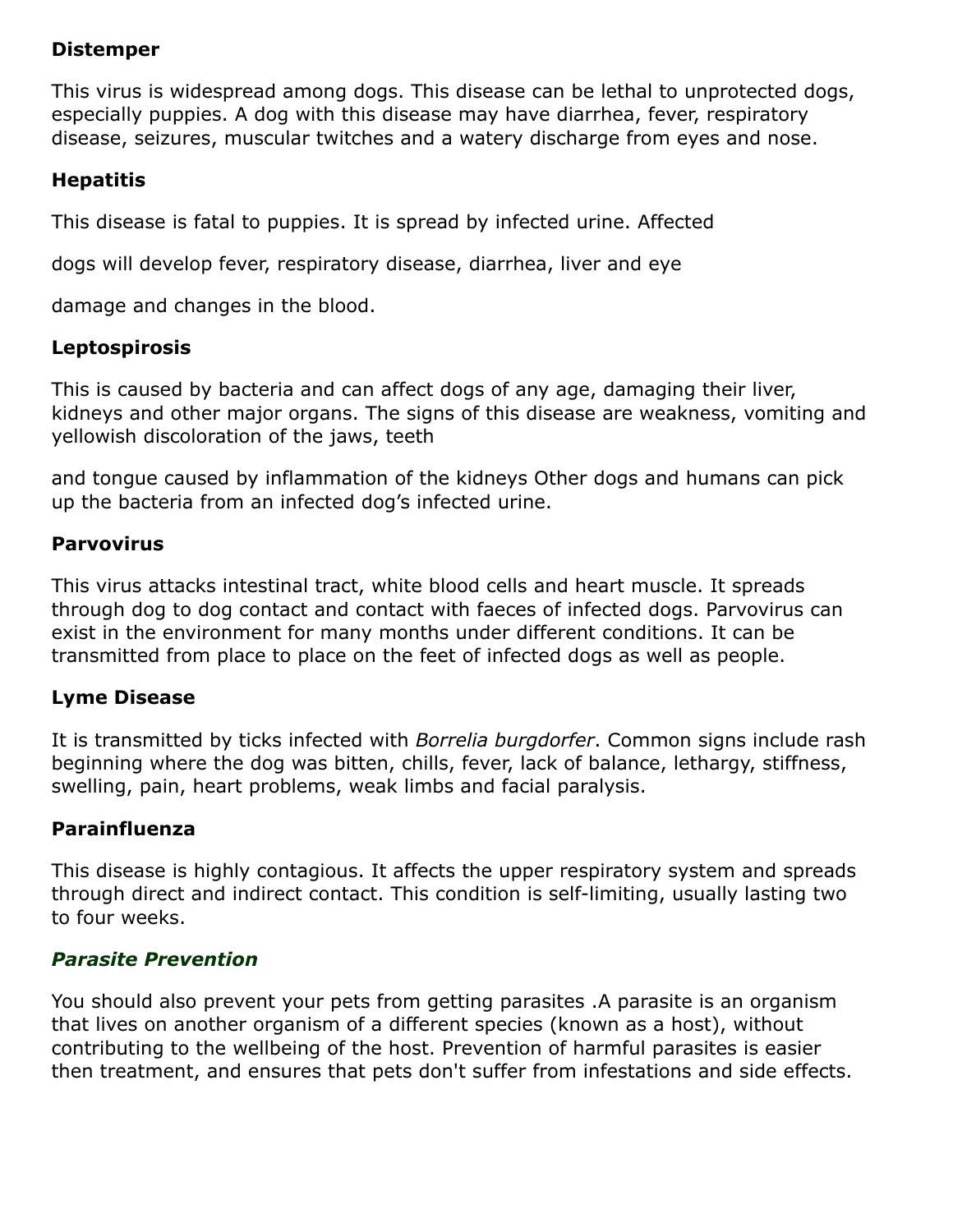#### **EXTERNAL PARASITES: Fleas**

These are easily passed from one animal to the other. They are more

uncomfortable than dangerous, but they can make you uncomfortable

too!

#### **Heartworm**

Transmitted by mosquitoes, heartworm is a potentially fatal parasite for your pets.

#### **Ear mites**

This highly contagious parasite can cause secondary infections in the ear canal and inner ear.

#### **Mange Mites**

They are transmitted through direct contact with wild animals like raccoons, skunks or coyotes. They affect your pet's fur.

There is two kinds of manage: sarcoptic mange and demodectic mange.

Sarcoptic mange is contagious. The motion of the mite in and on the skin is extremely itchy. Further, the presence of mites and their eggs generates a massive allergic response in the skin which is even more itchy.

Demodetic mange is not contagious. Puppies get them from their mothers during first few days of life. Although all dogs carry this mite on their skin only a few will ever have a problem. If dog's immune system is suppressed mage is not kept under control. It is commondisease in puppies and it may be triggered by stress an environmental problems. There is two kinds of this disease – localized an generalized. Localized Demodex occurs when only few spots are affected and generalized demodex occurs where larger part of the body or the whole dog is affected. This disease is not itchy in itself but secondary skin infections might be itchy. Often dogs will grow out of this problem but it is recommended to treat it as soon as possible and prevent the spreading of the disease to major area of the dog's body.

#### **Ticks**

Ticks often inhabit undeveloped land. Ticks are potentially fatal - if they are left long enough to work their way into the bloodstream, they can cause aneurysms, strokes and heart attacks. Internal parasites are a problem for your dog right from birth. Most puppies are born with round worms.

Your pet should be de-wormed regularly to get rid of roundworms, hookworms, whipworms and tapeworms. If your dog has diarrhea, the cause is often dog worms, and you should make an appointment with your vet as soon as possible. To determine if dog worms are the problem, you will need to take a stool sample to your vet. In somecases however, dog worms can occur even when your dog has normal stools. A yearly stool exam is needed to make sure your dog doesn't have worms. Puppies should be checked more often.

There are several types of worms. Your vet can test for all kinds, and give the appropriate treatment.